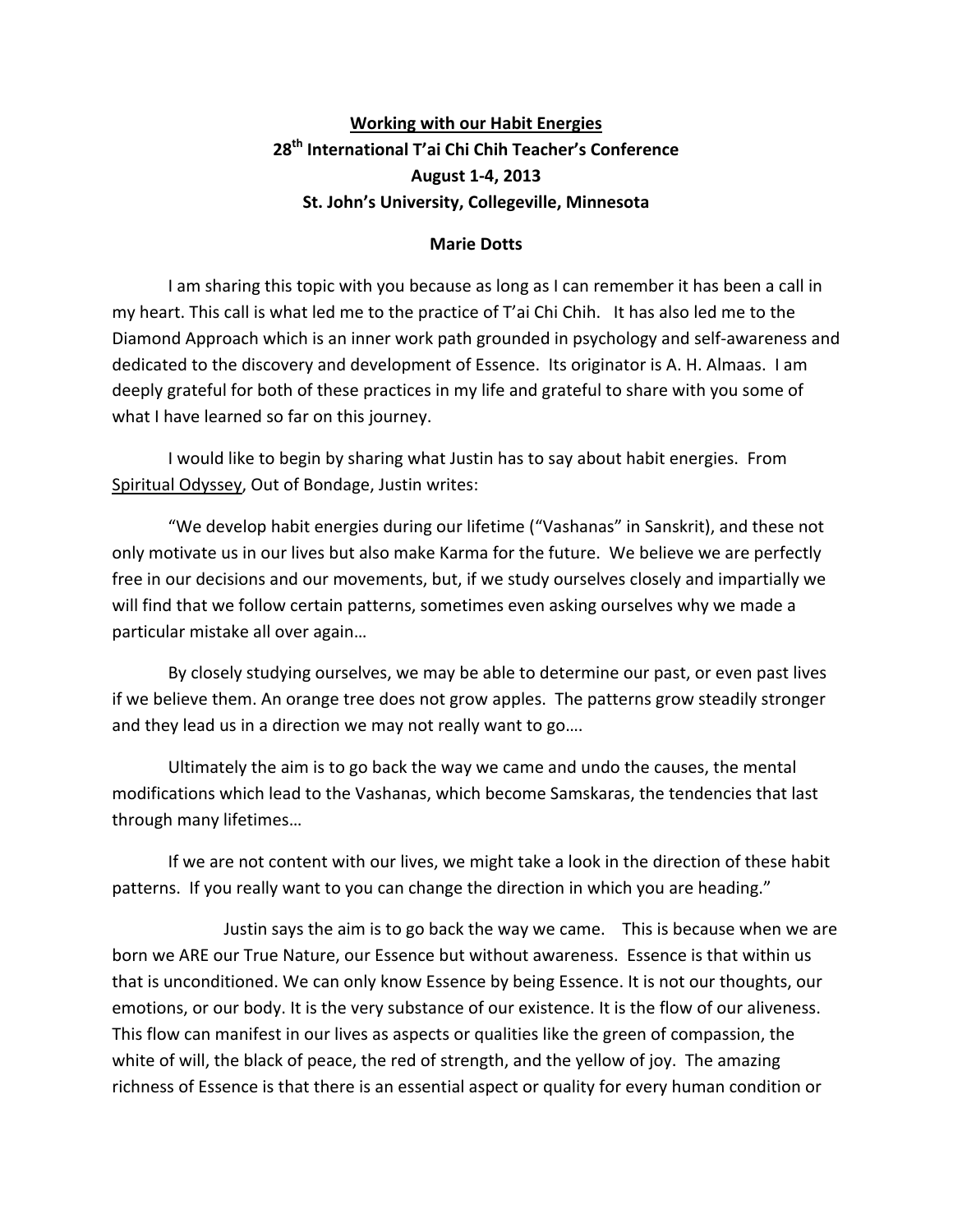situation. When our habit energies are out of the way Essence flows and manifests whatever is required in any moment. If life calls for clarity, that arises, compassion, that arises, strength, that arises. This is the state Justin refers to when he says, "No one is doing T'ai Chi Chih; T'ai Chi Chih is doing T'ai Chi Chih.

Losing contact with our Essential nature on our journey to awareness is for the most part universal. Because of the nature of the journey and because of certain interactions with our environment and certain difficulties we encounter we get cut off from our Essence one Aspect at a time. As each Aspect is "lost," we are left with a hole accompanied by a feeling of incompleteness and deep lack. We have not really lost it though, we cannot lose the Essence of Who we Are, we have just lost contact with it. As more and more of these holes result from the loss of Essential Aspects, the balance becomes tipped toward a general sense of emptiness and deficiency. This inner state of deficient emptiness can feel like a sense of being valueless, worthless, small and weak, helpless, impotent, inadequate, ineffective, and suspended without support. This is the very center and core of our personality or habit energies.

The deficient emptiness was far too painful to tolerate, and triggered the fear that one would not survive this loss. A layer of tension and constriction formed around any given hole to prevent one from feeling this terror. The personality in an attempt to cope with this lifethreatening fear began to fill the hole with false feelings, self-images, beliefs about oneself and others, and strategies for dealing with the loss. Our habit energies are nothing more than these fillers or knots. We feel them as tensions in our bodies that block our Vital force.

For example if one loses contact with the Essential Aspect of Value. The hole can be experienced as a deep sense of inferiority or lack of self-esteem. The personality will then try to fill the hole from the outside and may try to use approval and praise from others to fill the hole with fake value. The personality always wants what Essence is but sees it as outside and always in a distorted way. The personality could also defend from feeling the pain of the hole by creating a sense of superiority. All these are compensations for the loss of contact with Real Value. But, Real Value is a state of Being. There is nothing we can do to receive Value. Our very existence and Essence is Value. Another example, is when people first come to T'ai Chi Chih we see how they may first try to muscle their way through the movements. Their personalities have a habit of using false strength as a way to compensate for the loss of contact with Real Strength.

We are not usually aware of the holes and habit energies. They lie in our unconscious. We are usually aware of the desires and attachments such as praise, approval, control, money and possessions, success, love, beauty, or a certain experience. We are also aware of their corresponding emotions such as sadness, hurt, jealousy, anger, hatred, and fear.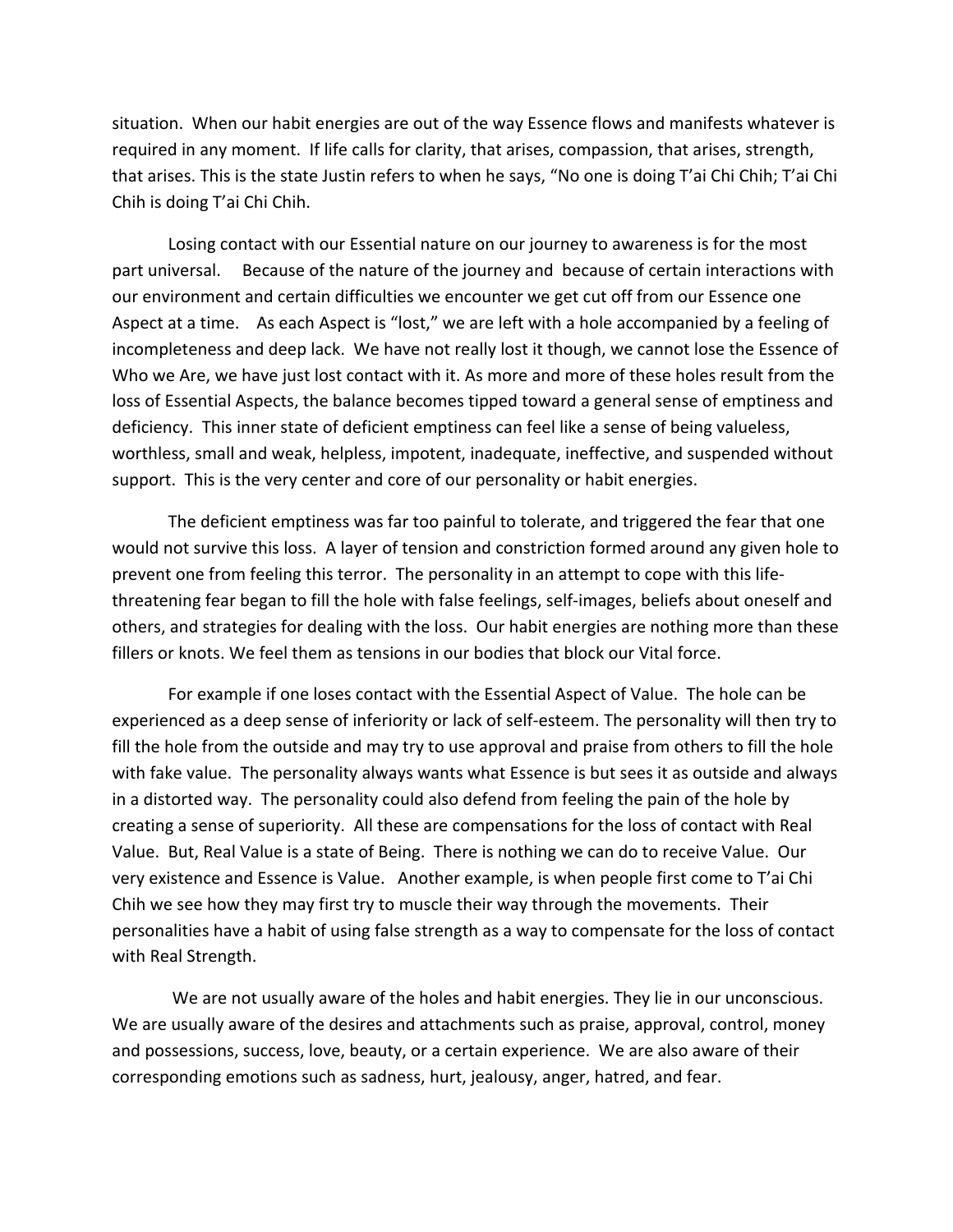Justin often spoke about the "Reciprocal Character of Mind and Chi." From Spiritual Odyssey, page 26, Justin writes, "For each frame of mind there is a corresponding Chi. Our thinking cultures our Vital Force. Thus we can influence what we are and what we become by what we think. But similarly, what we think is greatly conditioned by the Chi, the Vital force."

We know that the circulating and balancing of Chi through our T'ai Chi Chih practice has a great effect on our habit energies. This is evidenced by the countless letters Justin has received stating "T'ai Chi Chih has changed my life." What I would like to do now is deepen into the principles of T'ai Chi Chih and share how they have been helpful to me in working directly with my habit energies in life. Working with my habit energies using the principles of T'ai Chi Chih has really deepened my experience and relationship with the principles in my T'ai Chi Chih practice.

I would like to start with the principle focusing in the soles of the feet. Our habit energies live in our bodies and our life will reflect them until we wake up to them. Our first task then in working with our habit energies is to wake up to them. If we are not awake to them our habit energies will take us right out of the moment, out of our bodies and into our unconscious habits and patterns. But, we are a Beingness, a flowing Presence, that can only be felt when we are in our bodies and in the present moment. It is our connection to this Presence that can help us wake up to a habit energy in our life or in our practice. When we are focusing in the soles of the feet in our practice we are cultivating Presence. As our connection to Presence deepens we are also developing a deeper sensitivity to what is actually happening in our bodies, as well as a deeper sensitivity to our emotions and our thoughts as they arise in the present moment. This deeper sensitivity is what really helps us wake up. Before a habit energy takes over there is often a physical sensation alerting us, like a flickering irritation, a tightening of the jaw, a knot in stomach, or a contraction around the heart. But, the habits of the personality are very strong and so without a practice of staying awake we easily fall prey to our unconscious patterns. It is the focusing in the soles of the feet and the cultivation of Presence in every moment of our lives that can help us break free.

I love the story from Justin about a time he was staying at a Hotel in Los Angeles. It is in the booklet, *The Spiritual Life*, page 24. I would like to share it with you now. "I'm an early riser, so I got up early the first morning, walked by the desk and saw a very interesting sign which said, "Habit is the enemy of old age." I thought, "Well, well, that's really nice." So I went in the dining room and I sat down at a table; but I was there very early and I was the first one in the dining room which seated about 150 people. And I was just about to eat my breakfast when an older lady came in and stood next to me. I looked at her and said, "Won't you join me?" She said, "You're sitting in my chair." I looked at the chair. I didn't see any name on the chair. I said, "Be my guest." I couldn't believe it. This woman couldn't eat her breakfast unless she ate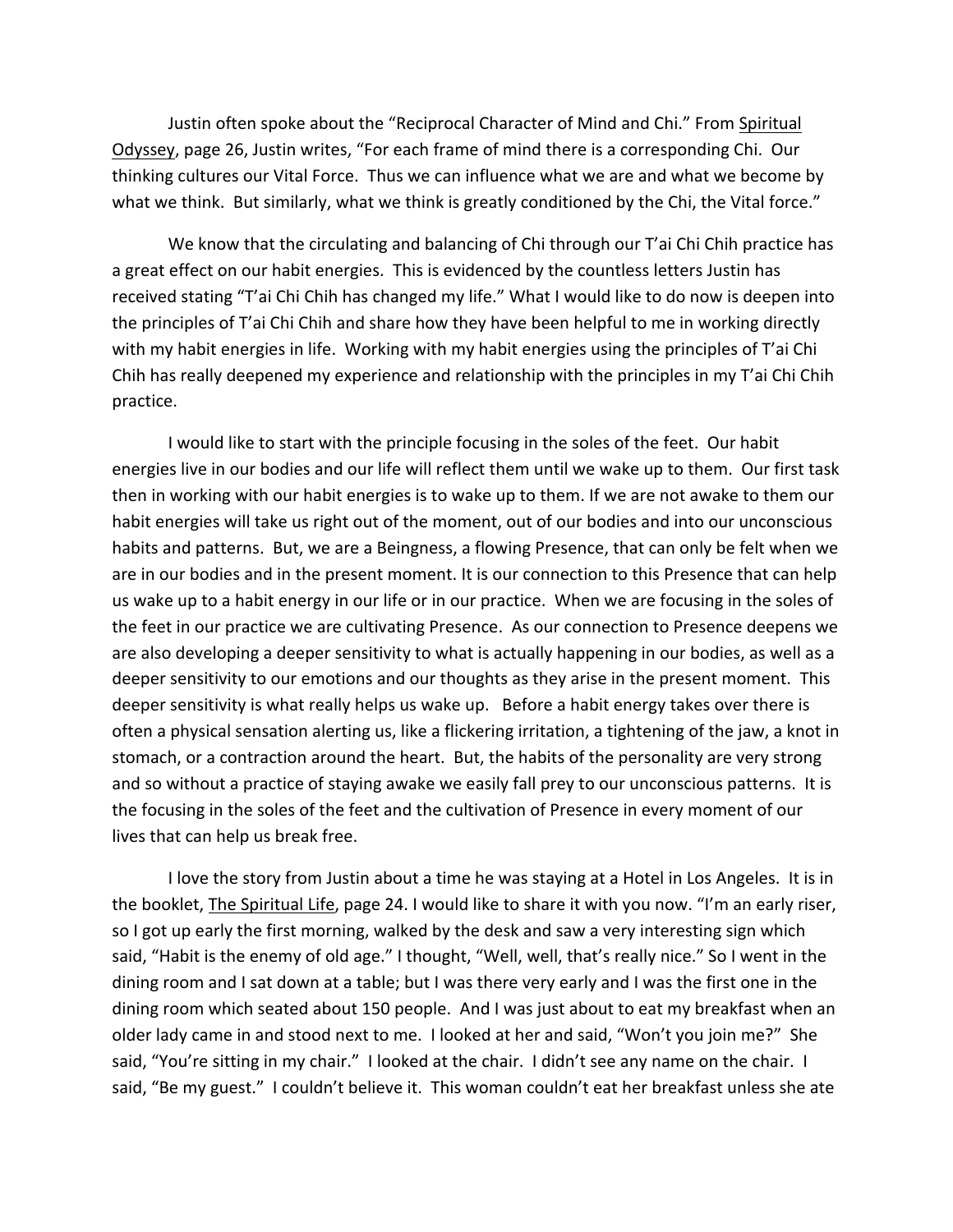it in that one chair. Now, as she walked out, she passed the sign saying, "Habit is the enemy of old age." We tend to be pulled along by these habits, and these build up what are called tendencies which may pass through many lives." I wonder what feeling was arising in the woman in this story right before she acted out her habit energy. Being awake to that feeling and not being pulled is the key to living a life of Essence.

The principles of alignment and shifting the weight really support me in resisting this tendency to be pulled along by my habits. Our true center is a Stillness arising out of the fullness and completeness of Essence. Our habit energies are anything but stillness. They are a constant activity and agitation, pulling us out of our bodies and what is really happening in our experience to avoid feeling the pain of the personality's incompleteness and deficiency. Our alignment with our still center, aligns us with the Truth of Who we Are, Essence. If we really believed that the very center and core of us, is this feeling of deficient emptiness, it would be almost impossible for the mind to disengage from our habit energies. Our T'ai Chi Chih practice strengthens our alignment with our true center and thus our ability to disengage. In my own practice I notice that when I lose my center I am also pulled out of alignment. I need to keep a constant awareness of my center as I shift the weight to maintain alignment and so it is with life.

Staying in alignment with my center also connects me with the inner strength and inner support needed to really be with the feeling and truth of my experience. This alignment is what allows me to stay with any feeling as it is arising in my body versus unconsciously expressing the feeling (like when you lash out in anger) or repressing the feeling.

I would like to address a habit energy we all have that really restricts our Life Force and blocks our awareness of the actual feelings arising in our bodies. It is the internal voice of guilt, shame, and judgment also known as the superego. It's the voice of our parents and outer authority when we were young and its strategy helped us survive as a child but now blocks us from actualizing our potential. Its job is to restrict our flow and keep us small by maintaining our identification with our habit energies. And it is diligent in this task. To realize how pervasive it is I invite you to close your eyes and recall the beginning of your trip here up to this point. See if you can identify how many judgments you had about your situation, about yourself, and about others. Our superegos not only judge us but can be projected onto others. This judgment is a habit energy. It is imperative that we defend against this voice of judgment. The first step is to become awake and present to the fact that we are under attack. When I am in the midst of an attack I lose touch with my body and the voice usually comes from the outside and to the right. Once you recognize an attack the best way to deal with it is to defend against it using the strength from your Presence in the soles of your feet and your alignment with your center. This way instead of going along with this voice of judgment you are aligning with Essence which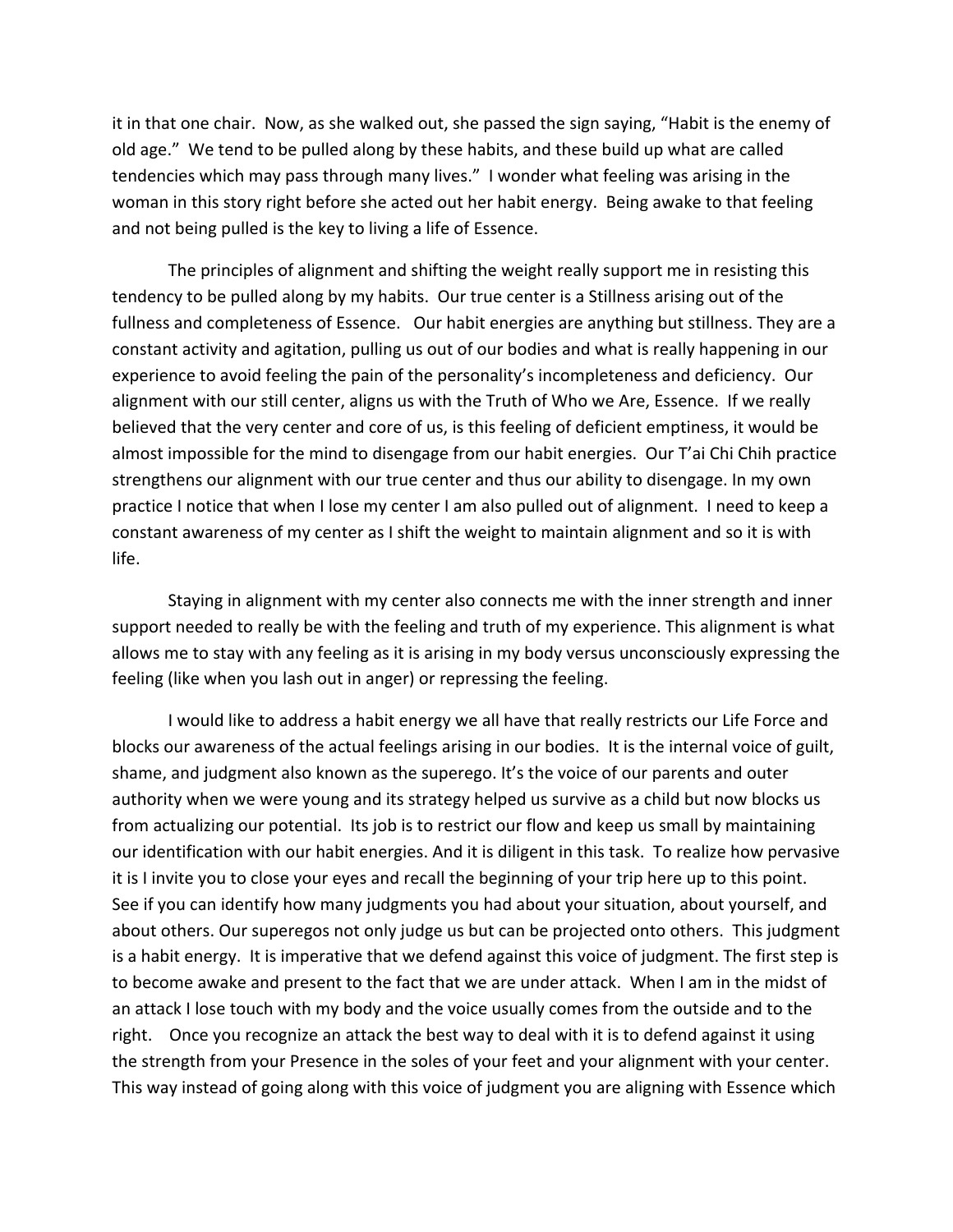is always a voice of acceptance, love, and compassion. Justin in  $20<sup>th</sup>$  Century Psalms, pg 25, states, "To be too hard on yourself is to deny the divinity within."

In my T'ai Chi Chih practice what has helped me the most with this is my experience of being completely present to every grain of sand as I shift the weight from one foot to the other. In this shifting of the weight there is a sense of staying with myself no matter what I am moving through without rejection, resistance or judgment. As we become free from the voice of judgment and more open and allowing to whatever is arising in us, life truly becomes the joy of simply Being.

Our habit energies are a hardness or a barrier that prevent us from feeling our feelings that we were really too young to tolerate. To feel them would threaten our very survival. We did not have enough awareness and inner support then. Through T'ai Chi Chih and the principles of movement we are developing a safe place within ourselves and the ability to be soft, vulnerable, transparent, and permeable to all our feelings. Contained in these feelings is own Life Force. As we work with these feelings they often feel experientially like a part of us that is a child. It is the part of us that was not held, fully allowed, and supported as children. This structure is referred to as the soul child in the Diamond Approach.

This opening and movement of feelings is beautifully expressed in "A Potter's Notes on T'ai Chi Chuan", page 18, "Behaving as if it's a force independent of the practicer, the sequence draws feelings to the surface that may not be welcome there. Sadness, anger, spiritual pain are inescapable and may be experienced intensely, especially at the beginning. Sometimes it is difficult to continue.

T'ai Chi Chuan is a profound cleanser. The life energy flows through every nook and cranny of both body and soul, flushing out feelings that may have been tucked away in order to avoid. As the sequence progresses these feelings become more and more dilute. They are brought to light, acknowledged, and released."

The principle of softness and continuity shows us how to acknowledge and release these feelings. We block and harden from our experience every time we try to push, pull, direct, control, change or manipulate it. We never leave our experience alone. A story Justin shared in Spiritual Odyssey has really brought this home to me and has been a great visual as I work on keeping my hands off my experience and to soften into whatever feeling is arising

On page 28, Justin shares, "How important is this "softness?" There is a famous story of a student and a T'ai Chi Ch'uan Master that provides the answer. Every day the student came to study with the master and every day, no matter how hard he tried, the Master tersely remarked: "Not soft enough!"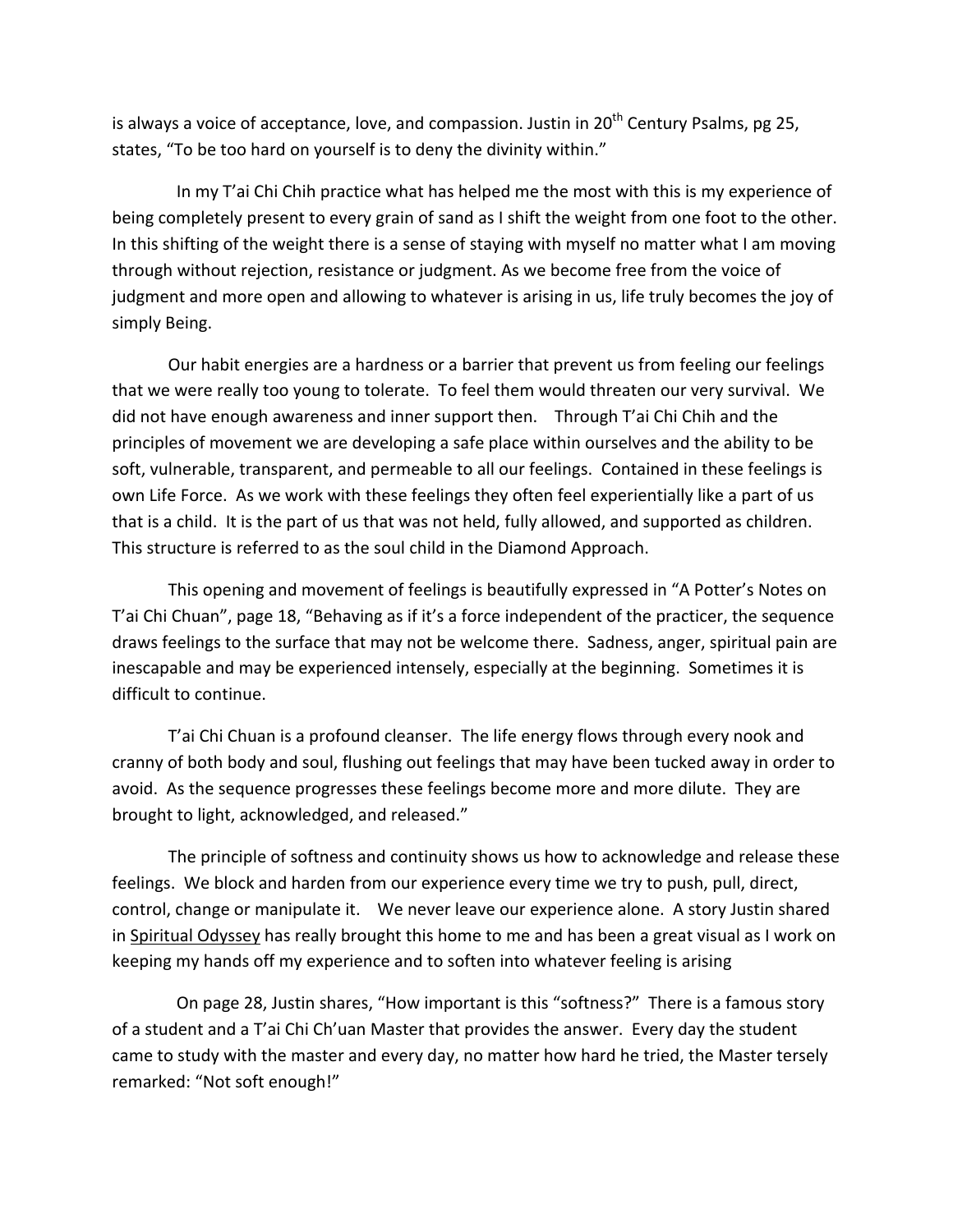After one disappointing class, the student went home and that night dreamed both of his arms fell off. The next day he did T'ai Chi Ch'uan at his lesson, the Master finally nodded and remarked: "Now that's soft!""

The more we let go and soften into our experience, while maintaining a sense of Presence, the more we become disidentified from the habit energy. We do this by giving whatever is arising breath and space. If we allow the feeling, embrace it, feel it fully in its totality, in all its texture, color and vividness we give it space to be itself and reveal its truth. To really know how to be with a feeling one can think about a child before he/she is about to open up a beautifully wrapped present. The child holds the present with curiosity, love, appreciation and joy. If we keep being with our experience with the same sense of curiosity, love, and appreciation we will notice that the knot begins to relax and open. Understanding may then arise of the origin and pattern of the habit energy. Once we clearly see and understand a habit energy its time of running our lives is up.

As we just keep relaxing into ourselves we discover the true power of non-doing. As we keep staying with each feeling as it arises we will ultimately meet with the terror and deep painful emptiness of the hole. As we are with the emptiness it will begin to change into a presence that feels spacious, free, and peaceful. This spaciousness then becomes imbued with the quality of Essence that seemed missing. The very Aspect that our habit energies so desperately tried to get from the outside.

I would like to give an example of this process from my life. In a class I am taking I noticed that whenever certain people spoke up I would contract, shut down and have thoughts of judgment. These were people that could express anger and appeared to me to not worry about what the teachers or other students thought of them. My habit energies center around avoiding rejection at all costs. Any type of rejection literally felt like death. Anger or strong disagreement that might cause a judgment or rejection from another was never an option. I was aware of my soul child feeling a lot of inner resentment and even hatred to people who get to express what she never could. These feelings have never been fully allowed because of the superego's need to maintain an image of a loving person. Being always loving was a strategy of mine to get love. Using the principles of T'ai Chi Chih I was able to sense my body, my contractions, and feelings. I was able to let go of any self-judgments and give breath and space to my anger and hatred. As I allowed them to completely be there in their fullness there was a softening. With this softening a feeling of deep sadness and deep hurt arose. There was awareness that the very center or core of my soul child feels unlovable, tainted. As I stayed with the deep pain I noticed a lightness, an openness and spaciousness. A compassion and love arose for the little girl in me that feels so disconnected from any source of love. I felt how rejected and unloved she feels and how desperate she is to be seen and loved. Instead of being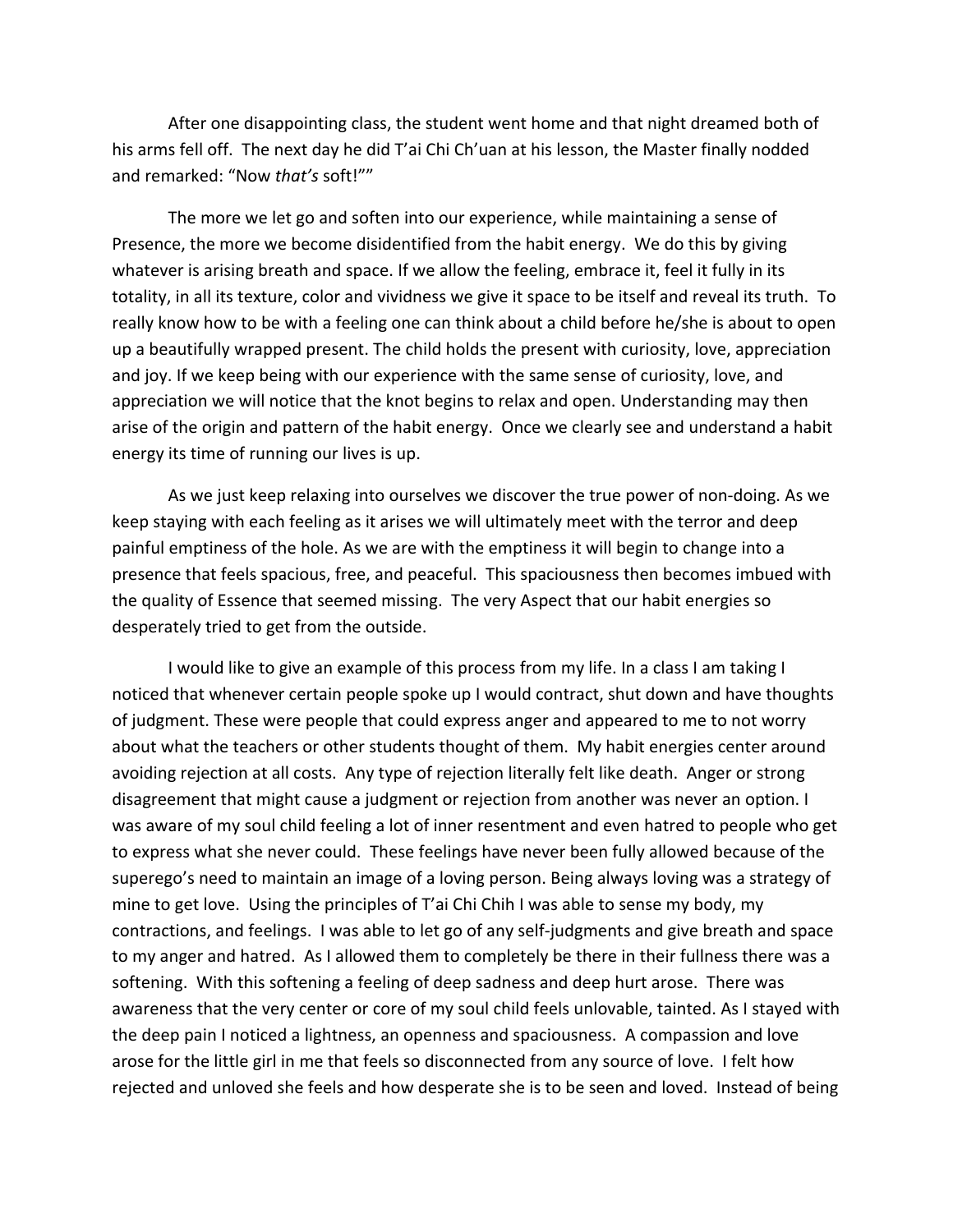completely identified with her and acting from that identification there was space and separation. I also noticed more strength and inner support to speak up and express myself in class. I was also able to see the people who spoke up more clearly and without the projections of my habit energies.

Our work with our habit energies and the unfoldment of Essence in our lives flows without effort from our very center. When an emerging aspect is ready to be expressed in our lives True Nature will bring to light for us all our habit energies that block its expression. Inwardly this may feel like emotional pain, physical tensions, and possibly illness. Outwardly it may be expressed as difficulties and conflicts with relationships, job, or just life in general. They are all gifts to be unwrapped. They are the very gifts that help us discover Who and What we are. Our job is to trust Essence completely and not to shy away from any feeling or experience that is moving through us. Remember T'ai Chi Chih is with us, holding and guiding us every step of the way.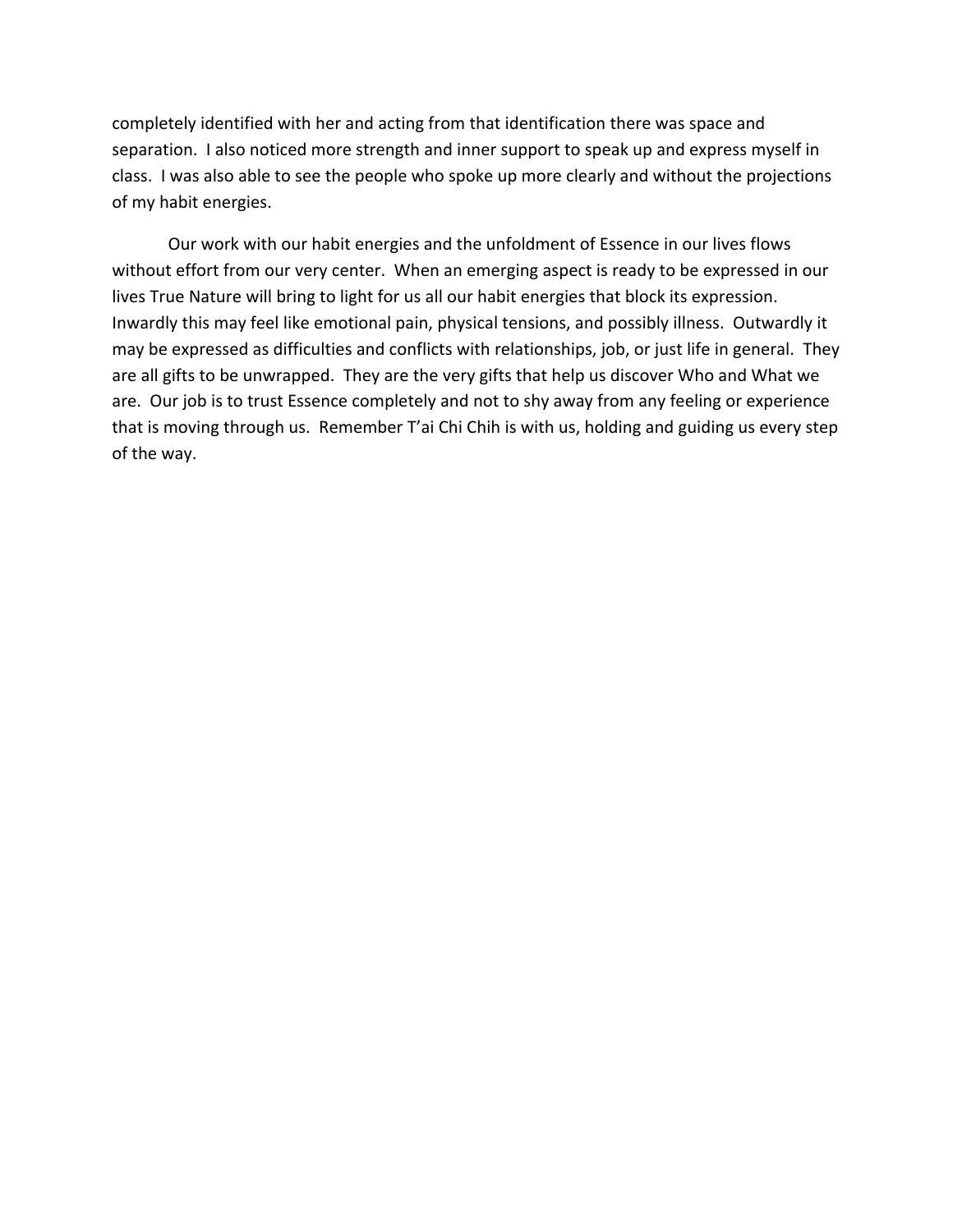#### **Working with your Habit Energies**

#### **Presence and waking up to your habit energies**

Maintaining Presence in every moment of your day will help you wake up to your habit energies. To help you cultivate Presence keep your focus in the soles of the feet and deepen your sensitivity to what is happening in your body in every moment of your day. Notice any contraction or tension arising at any level of your being. Stay with the sense of this tension in your body. If you are experiencing an emotion or thought, notice what is happening in your body as you are feeling the emotion or thinking the thought. If you lose Presence just gently bring your focus back in the soles of the feet.

#### **Staying with and allowing whatever is arising in your experience**

There is a strong pull to act out the patterns of your habit energies. To help you stay with your experience, stay in alignment with your internal center of Stillness versus the personality's center of deficiency and reactivity. Let your constant awareness of your center as you shift the weight in your practice, strengthen and support this alignment.

The voice of guilt, shame, or judgment will block you from really being with your experience. Keep the words of Justin's in your heart, "To be too hard on yourself is to deny the divinity within." Judgment of yourself or others will block your awareness of the actual feelings arising in body. Being completely present to every grain of sand as you shift the weight will support you in accepting and allowing any experience that you are moving through.

#### **Softening into the feeling and the power of non-doing**

Let go and surrender into the feeling while maintaining a connection to your body and a sense of Presence. Give the feeling as much breath and space as it needs. Watch for any patterns that try to push, pull, direct, control, change, or manipulate your experience. As you are softening and opening into the feeling you can ask yourself some questions about the origin and pattern of the habit energy. Is the feeling familiar to you? When have you felt this before? If you sense the presence of your soul child acknowledge and embrace any feelings arising from him/her. You may feel at some point like you are falling into a hole of deep terror or pain. Keep staying and relaxing into it. Trust Essence completely and do not shy away from any feeling or experience. Through the power of non-doing the hole becomes the very space and emptiness that gives birth to Essence.